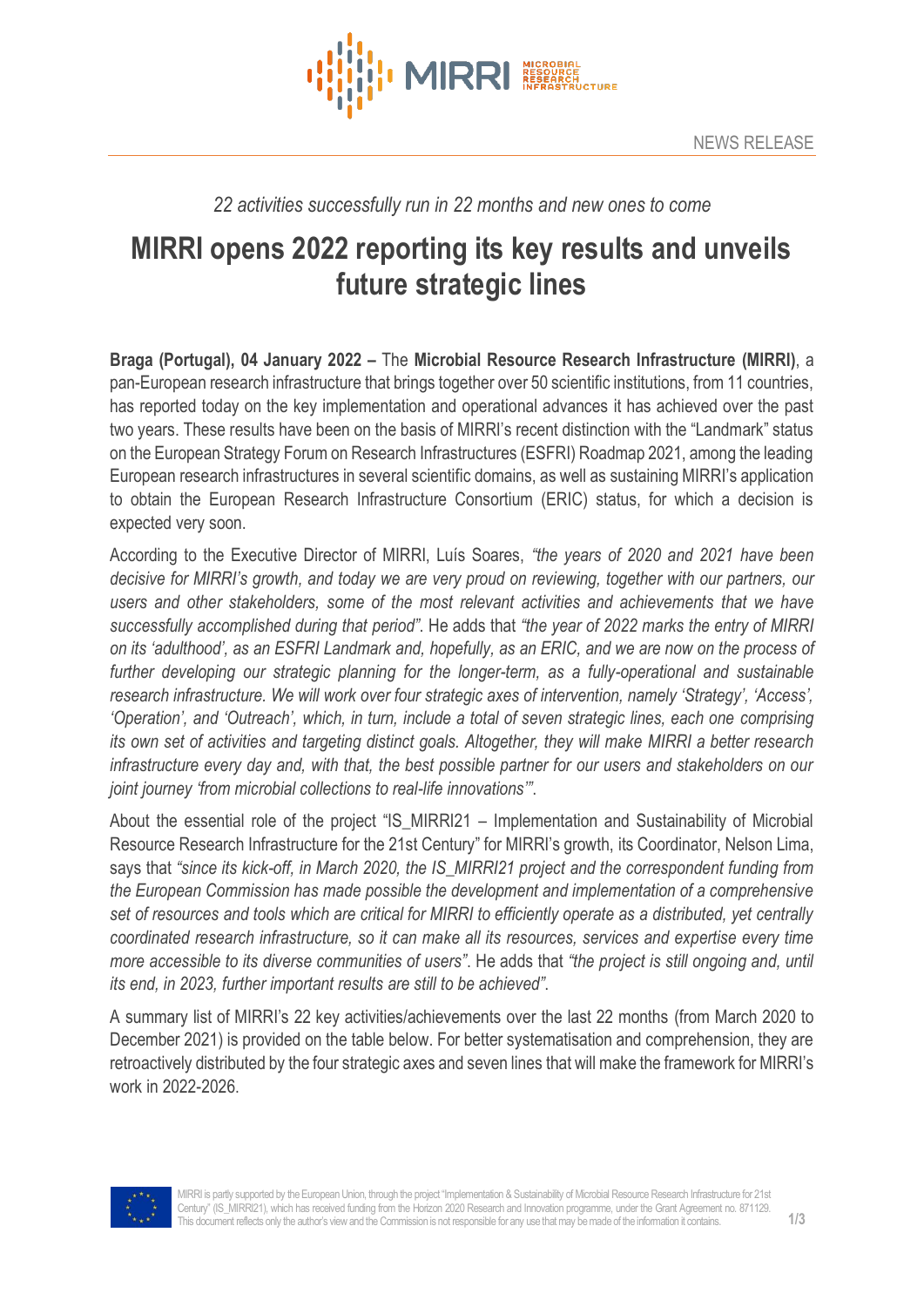

| <b>MIRRI</b> NESSERIES          |                                                         | 22 KEY ACTIVITIES / ACHIEVEMENTS IN THE LAST 22 MONTHS                                                                                                                                                                                                                                                                                                                                                                                                                                                      |
|---------------------------------|---------------------------------------------------------|-------------------------------------------------------------------------------------------------------------------------------------------------------------------------------------------------------------------------------------------------------------------------------------------------------------------------------------------------------------------------------------------------------------------------------------------------------------------------------------------------------------|
| $\mathbb{O}$<br><b>STRATEGY</b> | <b>Research &amp;</b><br><b>Innovation</b>              | - Publication of MIRRI's Strategic Research & Innovation Agenda 2021-2030<br>(https://www.mirri.org/about/repository/communication-materials/).<br>- Participation in several strategy groups and public consultations supporting<br>policymaking at European and national levels.                                                                                                                                                                                                                          |
|                                 | Intelligence &<br><b>Business</b><br><b>Development</b> | . Set up of the business model and business plan for MIRRI-ERIC.<br>- Launching of the user survey "How can we help delivering the maximum<br>value from your projects, technologies or products?"<br>- Set up and implementation of the strategic plan "Broadening MIRRI's<br>partnership with the private sector".<br>- Launching the foundations for the study "Microbial resources for an<br>innovative, competitive and resilient bioeconomy".                                                         |
| <b>ACCESS</b>                   | Resources,<br><b>Data &amp; Services</b>                | - Development/update of MIRRI's catalogues (microbial resources, services<br>and workflows) and expert clusters.<br>Set up and implementation of the 1 <sup>st</sup> TransNational Access (TNA) Call and<br>preparation of the 2 <sup>nd</sup> call.<br>- Development and implementation of the MIRRI Collaborative Working<br>Environment (CWE) Platform.                                                                                                                                                  |
|                                 | <b>Education &amp;</b><br><b>Training</b>               | - Set up of the European Specialisation Course on Microbial Resource<br>Centres (EuroMiRC).<br>- Set up of the Biotechnology Business Mentoring Support (BBMS)<br>Programme.<br>- Development of videos to promote literacy in microbial-related topics.                                                                                                                                                                                                                                                    |
| OPFRATION                       | <b>Operations &amp;</b><br><b>Quality</b>               | - Establishment of the new headquarter premises and hiring of the<br>Management Backoffice staff.<br>- Application of MIRRI to the "European Research Infrastructure Consortium"<br>(ERIC) status.<br>- Awarding of MIRRI with the "Landmark" status on the ESFRI Roadmap<br>2021.<br>- Development of the "MIRRI agreement on transnational field collections" and<br>the "MIRRI common procedures and standards for strain characterisation".                                                             |
| <b>IREACH</b>                   | <b>Partnerships &amp;</b><br><b>Enlargement</b>         | Establishment of a working group and promotion of dedicated events for<br>attracting new Members/Observers and Partners, from Europe and beyond,<br>including a mission to Brazil and Chile.<br>- Interaction and (preparation of) formal partnerships with other Research<br>Infrastructures and organisations.<br>- Participation in 3 Horizon 2020 projects and application to 4 Horizon Europe<br>calls (2 projects already approved) in collaboration with other Research<br>Infrastructures.          |
|                                 | <b>Branding &amp;</b><br><b>Communication</b>           | Strengthening of the online presence: new webportal www.mirri.org and<br>website www.ismirri21.mirri.org reaching several thousand users, and 5 social<br>media accounts with 2,500+ followers.<br>- Production of communication materials $-$ e.g. institutional presentation,<br>brochures, newsletters, etc.<br>- Organisation of promotional/networking events, directly reaching 600+<br>participants, and participation in external events targeting MIRRI's different<br>stakeholders and audiences. |



MIRRI is partly supported by the European Union, through the project "Implementation & Sustainability of Microbial Resource Research Infrastructure for 21st Century" (IS\_MIRRI21), which has received funding from the Horizon 2020 Research and Innovation programme, under the Grant Agreement no. 871129.<br>This document reflects only the author's view and the Commission is not respo